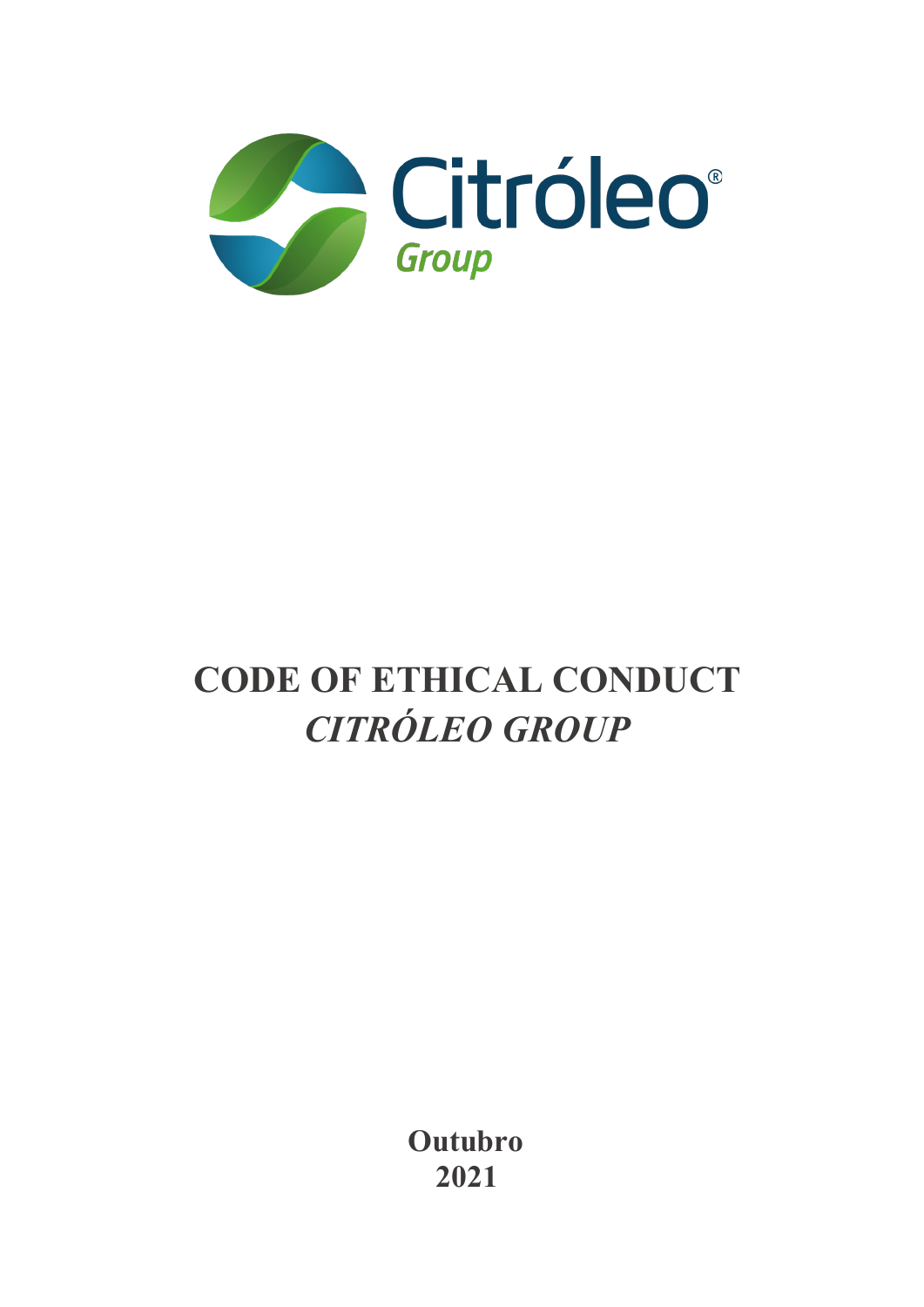## **SUMMARY**

| PRESERVATION AND PROPER USE OF THE COMPANY'S GOODS AND RESOURCES 8 |  |
|--------------------------------------------------------------------|--|
|                                                                    |  |
|                                                                    |  |
| RESPECT FOR CORPORATE POLICIES, STANDARDS AND PROCEDURES 9         |  |
|                                                                    |  |
|                                                                    |  |
|                                                                    |  |
|                                                                    |  |
|                                                                    |  |
|                                                                    |  |
|                                                                    |  |
|                                                                    |  |
|                                                                    |  |
|                                                                    |  |
|                                                                    |  |
|                                                                    |  |
| GLOBAL COMMERCIAL COMPLIANCE: ANTIBOICOT AND COMMERCIAL SANCTION   |  |
|                                                                    |  |
|                                                                    |  |
|                                                                    |  |
|                                                                    |  |
|                                                                    |  |
|                                                                    |  |
|                                                                    |  |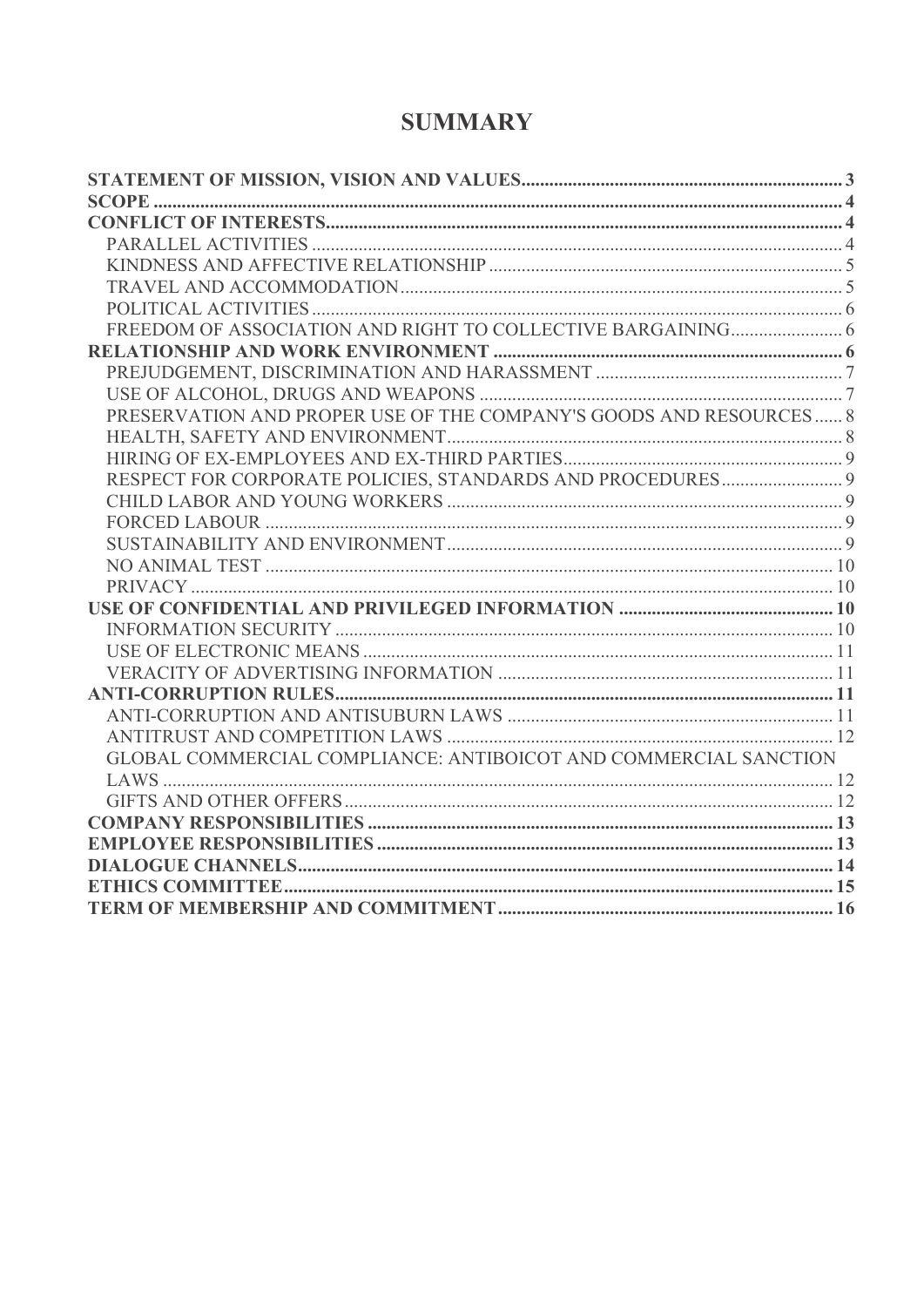

## **STATEMENT OF MISSION, VISION AND VALUES**

## <span id="page-2-0"></span>**Mission**

To transform, in a sustainable way, raw materials from nature into active functional ingredients, generating value for communities, people and the environment, thus connecting biodiversity with the well-being of being natural in its own right.

## **Eyesight**

To be for our customers the best supplier of natural raw materials from Brazilian biodiversity, and a reference in sustainability.

## **Values**

#### **Concern about quality - 100% natural products**

Work together with communities and rural producers, know when and how to collect the raw material, respecting the period of harvest and seed maturity, aiming to guarantee the manufacture of value-added raw materials, always with high quality control and proof of results.

#### **Concern for sustainability and regular supply**

Focused on a production that values respect and protection for the environment, the cultivation of seedlings is conducted through close interaction between communities in the field and Citróleo Group, ensuring the sustainability and traceability of raw materials, through approved management plans Brazilian legislation and respect for harvest periods, thus ensuring regular supply and the sustainability of its products.

#### **Fair price for the entire supply chain**

The Citróleo Group encourages the community and the rural producer to stay in the countryside by paying a fair price for their raw materials. The incentive for the community to stay in the countryside, contributes to the generation of income for their families, in addition to valuing the wealth of the local ecological heritage also contributed to its preservation, as we believe that the best way to preserve the environment is to keep the community there.

#### **Concern for nature**

Nature is a precious asset of the company, since the raw materials for the development of products depend directly on its conditions, therefore the balance of the ecosystem and biodiversity are fundamental for the business of today and tomorrow. Thus, Citróleo Group is a green company, with aggressive sustainability policies and a focus on natural products.

#### **Concern for well-being**

Providing well-being to people is the end result of the entire production chain. Cosmetics collaborate with the self-esteem of people, who are increasingly concerned with their health, beauty and feeling of being well with themselves. As people are the center of attention of the company, everything is designed to improve their lives, including for their employees who tell about the development policies of the communities that work in their subsidiaries.

Fone: + (55) 14 3656-9900 citroleo@citroleogroup.com Rod. SP 197, Km 18 - Torrinha/SP - Brasil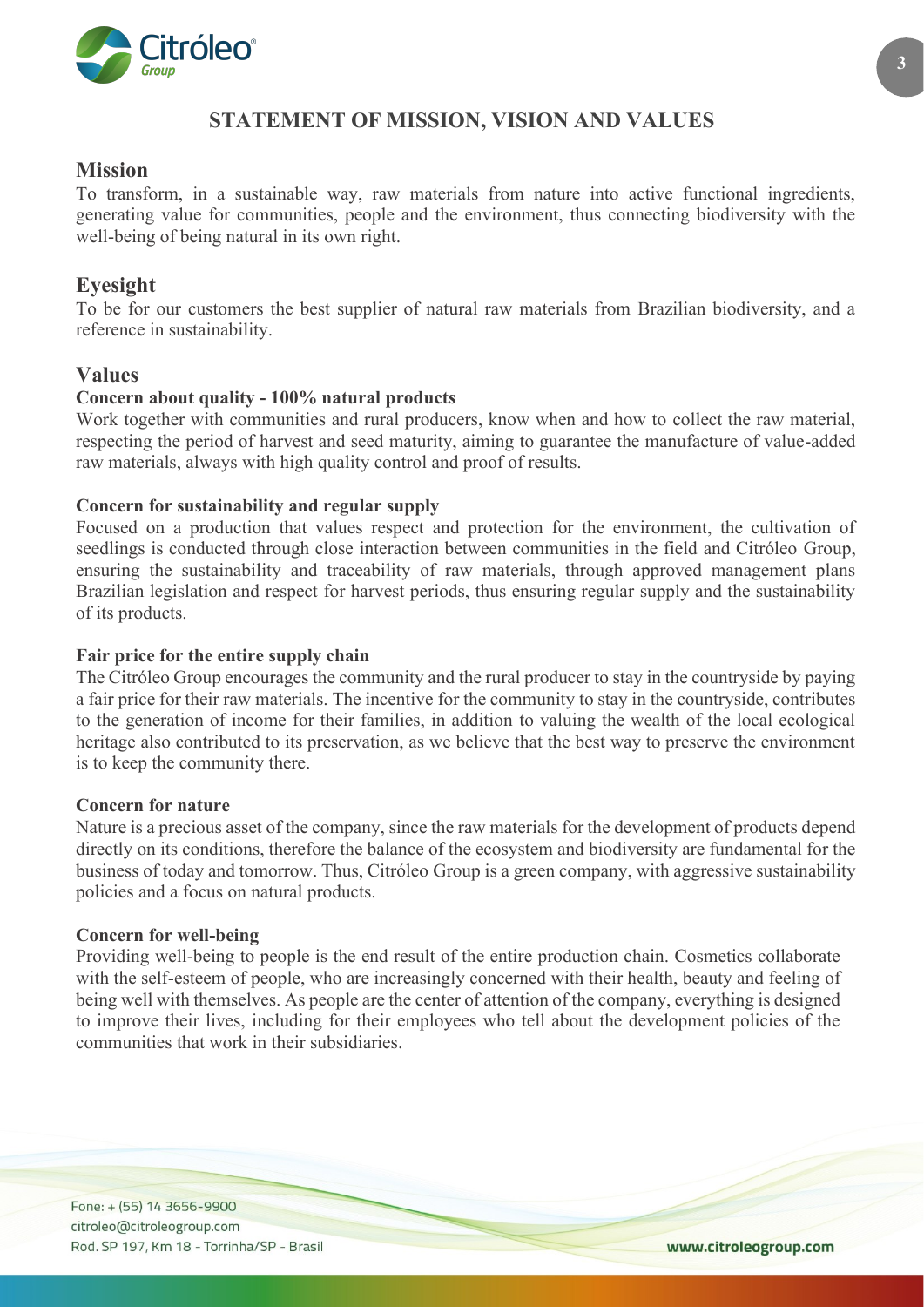

## **SCOPE**

## <span id="page-3-0"></span>**OUR CODE OF ETHICAL CONDUCT IS APPLICABLE TO ALL CITRÓLEO GROUP EMPLOYEES.**

We expect our employees, as well as third parties with whom we have relations, to act ethically and in accordance with our Code. All employees are required to participate in training in relation to the Code, and must sign the Adhesion and Commitment Term for such training. Citróleo Group may take disciplinary action, including termination or dismissal, against any employee who violates the Code, Citróleo's policies or any law, or acts in an unethical manner. In case of doubt about the Code or the appropriate way to act, please contact our Ombudsman, your manager or Human Resources representative.

## **CONFLICT OF INTERESTS**

## <span id="page-3-1"></span>**BY ENTERING IN THE CITRÓLEOGROUP, YOU ASSUME THE COMMITMENT NOT TO USE YOUR LINK WITH THE COMPANY TO ACHIEVE PERSONAL GAIN OR BENEFIT, FOR OTHER BUSINESS OR OTHER PEOPLE, DIRECTLY OR INDIRECTLY.**

In order to correctly meet this obligation, it is essential to know how to identify and avoid situations that may place your interests on the one hand and those of the Company on the other. In case of real or perceived conflicts, we require that all employees proactively and immediately disclose what happened.

#### **When is there a conflict of interest?**

There will be conflict whenever you find yourself in a situation that could lead you to make decisions motivated by interests other than those of the Company.

#### <span id="page-3-2"></span>**PARALLEL ACTIVITIES**

Our employees must perform their duties with excellence while working at Citróleo Group, whether internal or external. However, Citróleo Group supports that, during their free time, employees seek entrepreneurial activities that do not conflict with Citróleo's business, interests and industry.

**\* We consider parallel activity the performance, by the employee, of another professional activity in addition to that performed at Citróleo Group.**

#### **What can?**

- You can perform the parallel activities you wish, as long as they do not impair your income at work, that are performed outside the working hours agreed with Citróleo Group and that do not conflict with Citróleo's business, interests and sector.

- The sale of other products on Citróleo's premises is also permitted, as long as it does not impair the smooth running of the work, which are not products of irregular origin and which do not conflict with the Company's business, interests and sector.

#### **What can not?**

- You cannot provide services to Citróleo Group as a supplier.

- Employees working in parallel activities cannot use their working relationships to obtain benefits from this parallel activity.

Fone: + (55) 14 3656-9900 citroleo@citroleogroup.com Rod. SP 197, Km 18 - Torrinha/SP - Brasil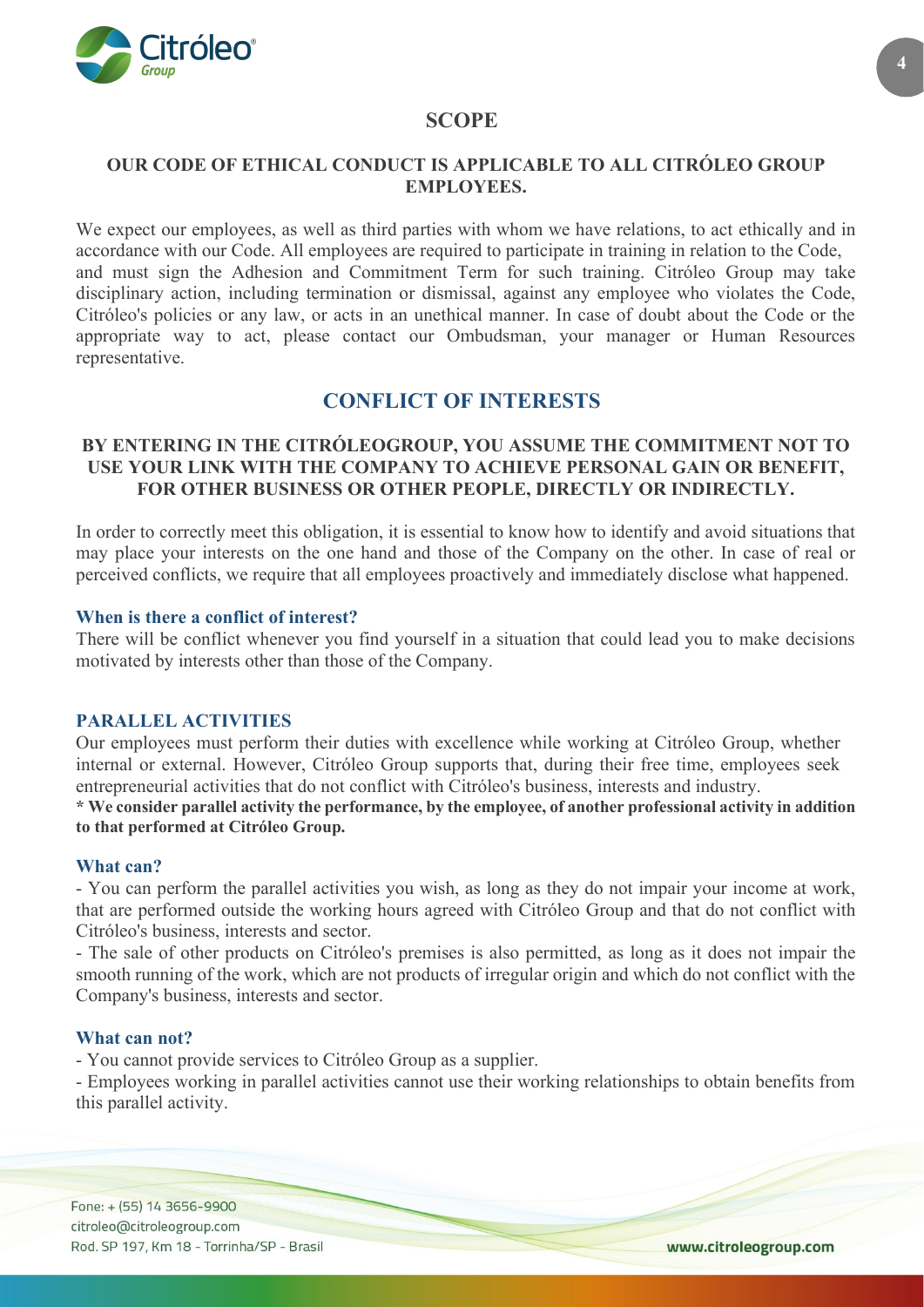

#### <span id="page-4-0"></span>**KINDNESS AND AFFECTIVE RELATIONSHIP**

We are a company that respects and supports the affective and kinship bonds that unite our employees inside and outside the company. However, we understand that some limits need to be established so that conflicts cannot influence our decisions.

#### **What can?**

- You can refer a relative or friend to open positions within the company, in which he will go through a normal selection process, where you should be absent from any decision-making process, without influencing the outcome of the decision.

- We allow kinship and affective relationships between employees, as long as there is no level of hierarchical subordination between these employees or the influence of one of the employees on the other with respect to management decisions and processes. In the case where there is no hierarchy, but there is influence on the part of one party on a career decision or activity on the other, the employee must be absent from decision making.

- In situations of kinship with spouses / partners, parents, siblings and / or children who work in competitive companies, you must inform your manager.

#### **What can not?**

- You cannot benefit from your affective relationship or kinship with people who work in public agencies, to obtain advantages for Citróleo Group.

- You cannot hide the existence of an affective bond or kinship with another employee when there is the possibility of establishing hierarchical subordination, management influence, decision influence, both in management and in processes between you.

#### <span id="page-4-1"></span>**TRAVEL AND ACCOMMODATION**

Business inspires us! And as a company employee, you may be required to travel on business on behalf of Citróleo Group. In such cases, all employees must comply with our internal procedures, following the Accountability and Reimbursement Standard.

#### **What can?**

- You can accept or request subsidized trips by the company to attend meetings, lectures, congresses, fairs or other events, as long as your participation is approved by your manager.

- Accompanying persons are allowed on professional trips, as long as their manager approves this situation and that no Citróleo Group resources are used to finance the passage, lodging, meals or any type of expense that their companion may generate. The manager must consult the feasibility with the area responsible for the event.

- Miles earned on corporate trips are a benefit and can be used by the employee for personal purposes.

#### **What can not?**

- You cannot accept payment or discount on tickets and / or accommodation when the benefit takes the form of a gift and can be interpreted as personal favor, gratification or an attempt to influence decision making.

- You cannot use Citróleo's resources to pay extra costs due to personal preferences or choices.

Fone: + (55) 14 3656-9900 citroleo@citroleogroup.com Rod. SP 197, Km 18 - Torrinha/SP - Brasil **5**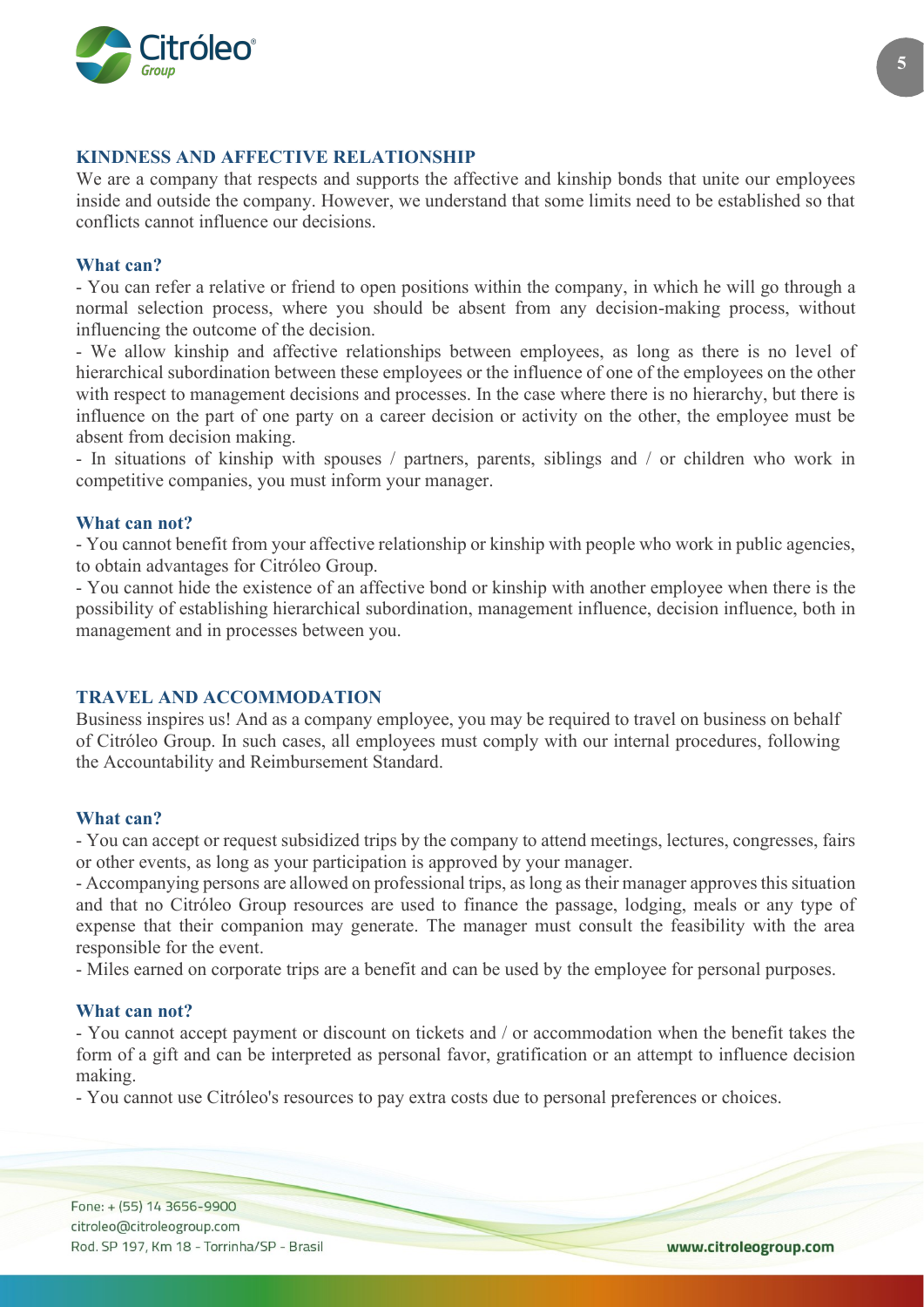

#### <span id="page-5-0"></span>**POLITICAL ACTIVITIES**

Citróleo Group is always committed to citizenship and believes in the involvement of the community to generate positive social changes. However, the company does not contribute directly or indirectly in favor of political parties, movements, committees, political organizations or unions, their representatives or candidates.

#### **What can?**

- The employee can join political parties;

- Any employee can exercise public office, as long as the specific and governing legislation so authorizes or does not prohibit.

- If an employee decides to run for political office, he must promptly communicate his decision to his manager and the Ombudsman.

#### **What can not?**

- Employees cannot associate any political candidacy with Citróleo Group or speak on their behalf as a political or official candidate, either during their working hours or outside, regardless of the chosen means of disclosure (printed documents, social networks, etc.);

- Employees are not allowed to use the premises of Citróleo Group or any other business means, including those of communication (e-mail, telephone, among others) to publicize their own candidacy, of a third party, or to promote any political party;

- Employees cannot use data, information, physical or technological resources from Citróleo Group for any political campaign activity.

- Employees cannot harm their activities or that of their colleagues due to their partisan performance.

#### <span id="page-5-1"></span>**FREEDOM OF ASSOCIATION AND RIGHT TO COLLECTIVE BARGAINING**

The Citróleo Group guarantees and recognizes free union association and the right to collective bargaining, respecting and valuing the participation of employees without any type of discrimination, and complying with established agreements. In addition, it recognizes union entities and class associations as legal representatives of employees, maintaining a respectful relationship with their representatives and managers.

## **RELATIONSHIP AND WORK ENVIRONMENT**

## <span id="page-5-2"></span>**WE BELIEVE IN THE POWER OF PEOPLE WHO ACT WITH TRUTH, HONESTY AND RESPECT, BEFORE OUR EMPLOYEES AND OUR WORK ENVIRONMENT.**

These values also apply when hiring employees and interacting with third parties and service providers, which strengthen our Company's image. By becoming a Citróleo Group employee, you become part of an engaged, high-performance, diverse and inclusive workforce, where you will be able to understand the challenges and needs of our employees, suppliers and customers.

Fone: + (55) 14 3656-9900 citroleo@citroleogroup.com Rod. SP 197, Km 18 - Torrinha/SP - Brasil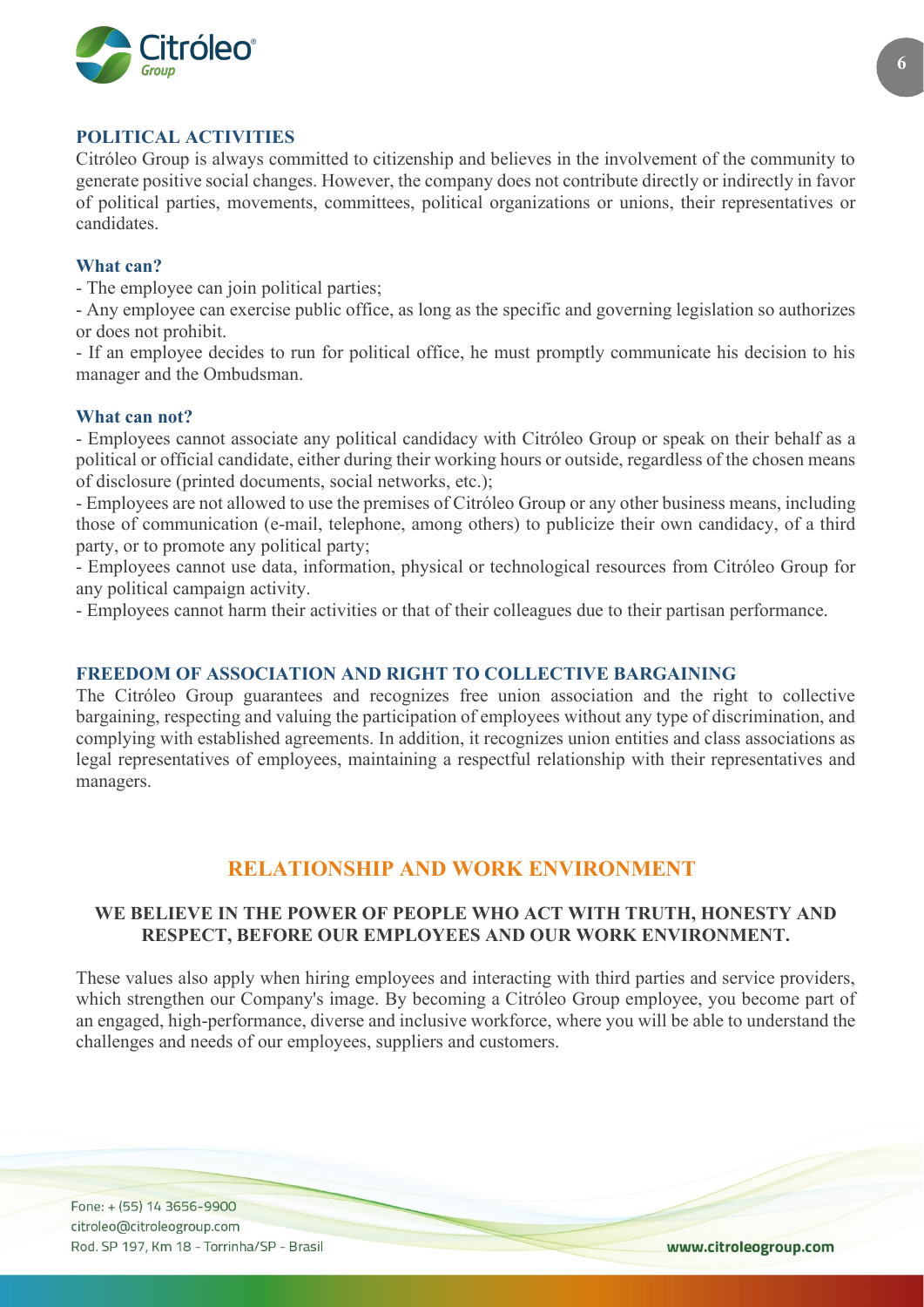

#### <span id="page-6-0"></span>**PREJUDGEMENT, DISCRIMINATION AND HARASSMENT**

We value the diversity of our team and reject any and all forms of prejudice, discrimination and harassment.

We are committed to investigating and any situations of subordination, disadvantage, humiliation, intimidation, exposure to ridicule, hostility and embarrassment in our work environment, whether related to color, race, sex, sexual orientation, language, religion, physical, gender, age, political opinion or other reason nature, nationality, social origin or any other reason.

#### **Harassment is unwanted and offensive conduct that can interfere with a person's ability to do their job.**

The most common forms of disrespectful behavior that can characterize harassment include:

- Tell jokes with obscene and sexual character
- Show or share explicitly sexual images or drawings
- Letters, notes, emails, phone calls or messages of a sexual nature
- Sexual comments on how to dress or look
- Make sexual sounds or gestures
- Direct or indirect threats with the objective of having sex.
- Invite someone repeatedly to have sex or to go out
- Call names, insult
- Look offensive
- Inappropriate questions about one's sex life
- Touch, hug, kiss someone without consent
- Chasing or trying to control someone's personal life
- Sexual attack

#### **What can?**

- You must report situations of prejudice, discrimination, abusive behavior to our Ombudsman, such as aggression or threat, or harassment in our work environment. Complaints will be investigated and the names of the complainants will be kept confidential, to the extent permitted by law.

#### **What can not?**

- You may not adopt abusive, inappropriate or offensive conduct in the work environment, whether verbal, physical or gestural, against colleagues, partners or visitors.

- You may not adopt conducts that constitute harassment in the exercise of your function, inside or outside Citróleo Group.

#### <span id="page-6-1"></span>**USE OF ALCOHOL, DRUGS AND WEAPONS**

We demand a peaceful and respectful environment among our employees. In case of violations, talk to your manager or call the Ombudsman.

#### **What can?**

- You can consume alcohol moderately on our premises only when there are authorized social gatherings.
- The use of cigarettes is authorized only in the areas designated for this purpose.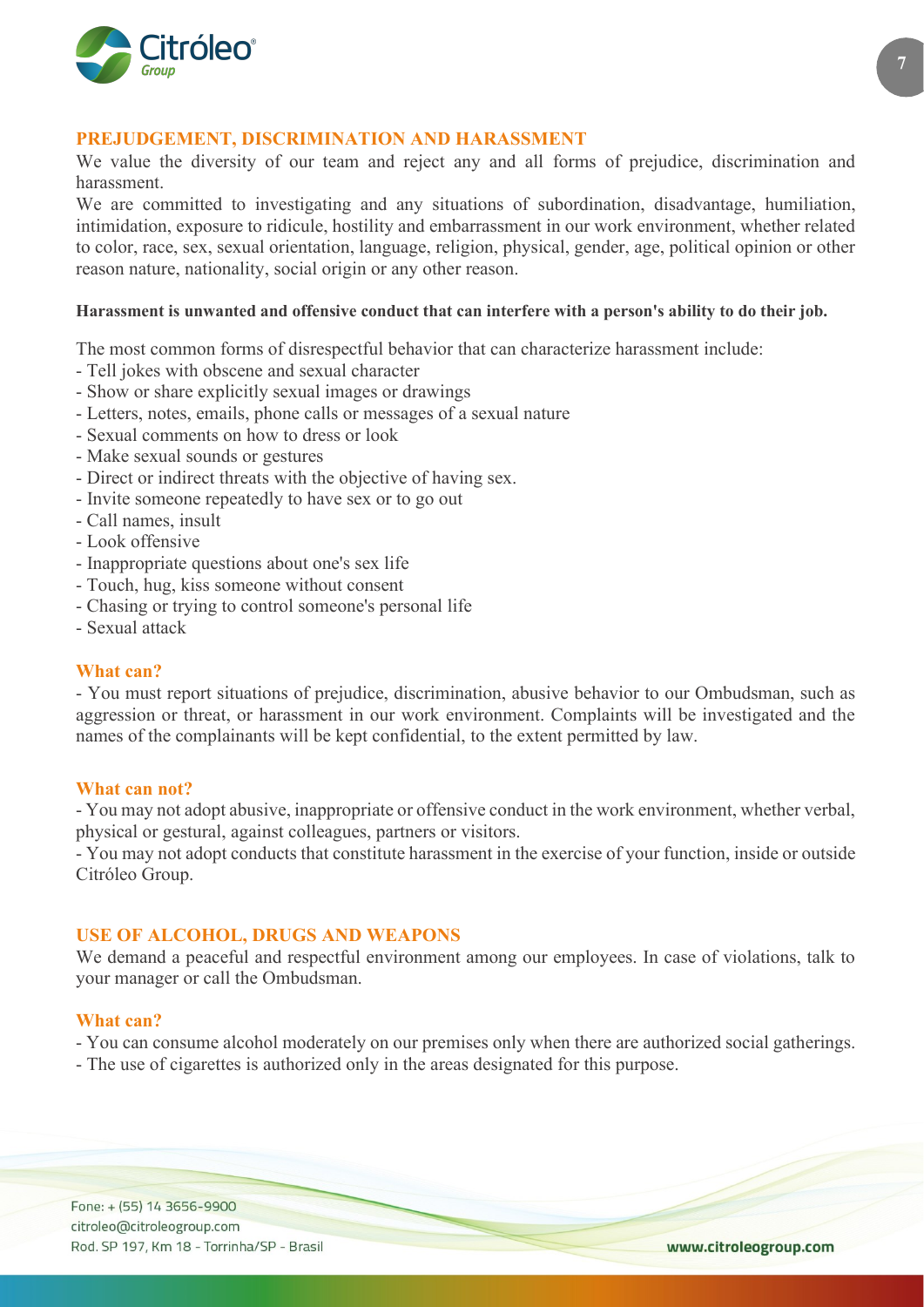

#### **What can not?**

- You may not carry, consume, enter or remain in our facilities or in external activities related to Citróleo

Group, including driving, when you are affected by the effect of alcoholic beverages or any type of illicit or narcotic drugs.

- You can not store or carry any type of weapon on our premises or in external activities related to Citróleo Group. Service providers (eg security guards) who use weapons as a work tool must be duly authorized, identified and technically qualified for such activity.

#### <span id="page-7-0"></span>**PRESERVATION AND PROPER USE OF THE COMPANY'S GOODS AND RESOURCES**

Upon joining Citróleo Group, we make available to employees all the resources and assets of our company (financial, material or intellectual, assets, furniture, equipment or infrastructure) necessary for the performance of each function.

It is up to the employee to ensure the cleanliness and organization of his workplace and the conservation of the materials and resources made available, as well as to avoid waste and unnecessary expenses by himself and others, respecting the sustainability principles that guide our business.

#### **What can?**

- You can use Citróleo's resources and assets only to exercise your job responsibilities.

#### **What can not?**

- You cannot use Citróleo's resources and assets without prior authorization.

- You cannot misappropriate the assets, taking them out of the premises or making unnecessary use in your role.

- You cannot waste the resources provided by the company, using more than necessary.

#### <span id="page-7-1"></span>**HEALTH, SAFETY AND ENVIRONMENT**

The Citróleo Group is committed to providing a safe and healthy workplace for employees, business partners, visitors and suppliers who work or visit our facilities and offices.

#### **What can?**

- You must comply with the Health, Safety and Environment standards or procedures of Citróleo Group and your workplace.

- You must identify and correct activities carried out outside the standards of safety, health and the environment.

- If you identify any situation that threatens your physical integrity or that of your colleagues in the work environment, you must guide the employee and communicate with your manager and the Occupational Safety area. In this situation, if the risk is serious and imminent, you must exercise the right of refusal, interrupting the activity and immediately reporting the fact to your manager and to the Occupational Safety.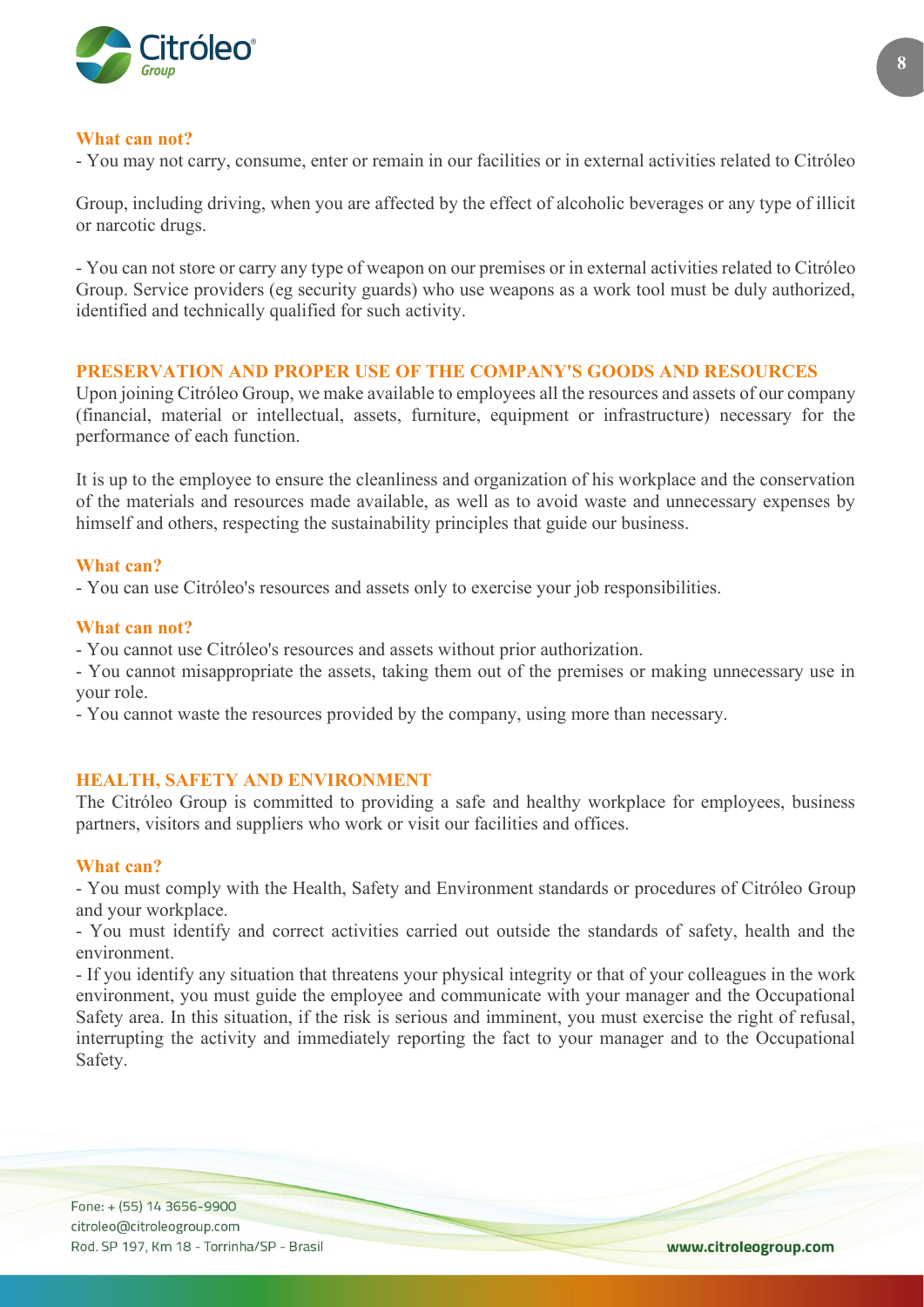

#### **What can not?**

Infringing internal rules and taking risks in any dependency of Citróleo Group.

#### <span id="page-8-0"></span>**HIRING OF EX-EMPLOYEES AND EX-THIRD PARTIES**

Rehiring is permitted as long as certain standards are followed.

- A former employee can be hired, as long as the applicable legislation is respected and the employee has not been dismissed for cause.

- Before rehiring, it is still necessary to carry out a formal consultation of the performance evaluations, contract and termination history of the former employee.

#### <span id="page-8-1"></span>**RESPECT FOR CORPORATE POLICIES, STANDARDS AND PROCEDURES**

It is the responsibility of each employee to become familiar with and comply with the corporate policies, rules and procedures that regulate Citróleo's activities and processes.

The manager has a fundamental role in guiding the employee about the Policies / rules that involve the performance of his / her function and also those that involve the entire Company. We reinforce the importance of some rules that everyone should know and apply in their daily lives, we highlight the most common ones here: Goods and Services Acquisition Policy, Vehicle Use Policy, Student Aid Policy and Accountability and Refund Policy.

#### <span id="page-8-2"></span>**CHILD LABOR AND YOUNG WORKERS**

The Citróleo Group is strictly opposed to child labor and other forms of child exploitation. Our employees and suppliers must not get involved or benefit from the use of child labor, in accordance with ILO Convention 138. Under 16 years of age, any work is prohibited, except as an apprentice from the age of 14, enrolled in the Young Apprentice Program, where tasks should be simple and of a limited nature and should not compromise the health or safety of workers.

#### <span id="page-8-3"></span>**FORCED LABOUR**

Our employees must not participate in or benefit from any form of forced labor, including labor, forced labor, slavery, servitude or trafficking in human beings, in accordance with ILO conventions 29 and 105. The Citróleo Group must not retain any part of salary, benefits, property or documents (for example, identity cards and travel documents) to force the employee to continue working. Employees must have freedom of movement during their employment and Citróleo Group must not engage in or tolerate the use of corporal, mental or physical punishment, coercion or verbal abuse of personnel.

#### <span id="page-8-4"></span>**SUSTAINABILITY AND ENVIRONMENT**

Sustainability is our business! We act responsibly contributing to the conservation of natural resources, providing dignified and fair conditions for workers and promoting good relations with the community close to their area.

Aware of the correct use of natural resources, Citróleo Group employs sustainable management techniques, assessing its environmental, social and economic aspects, respecting the relevant legislation

Fone: + (55) 14 3656-9900 citroleo@citroleogroup.com Rod. SP 197, Km 18 - Torrinha/SP - Brasil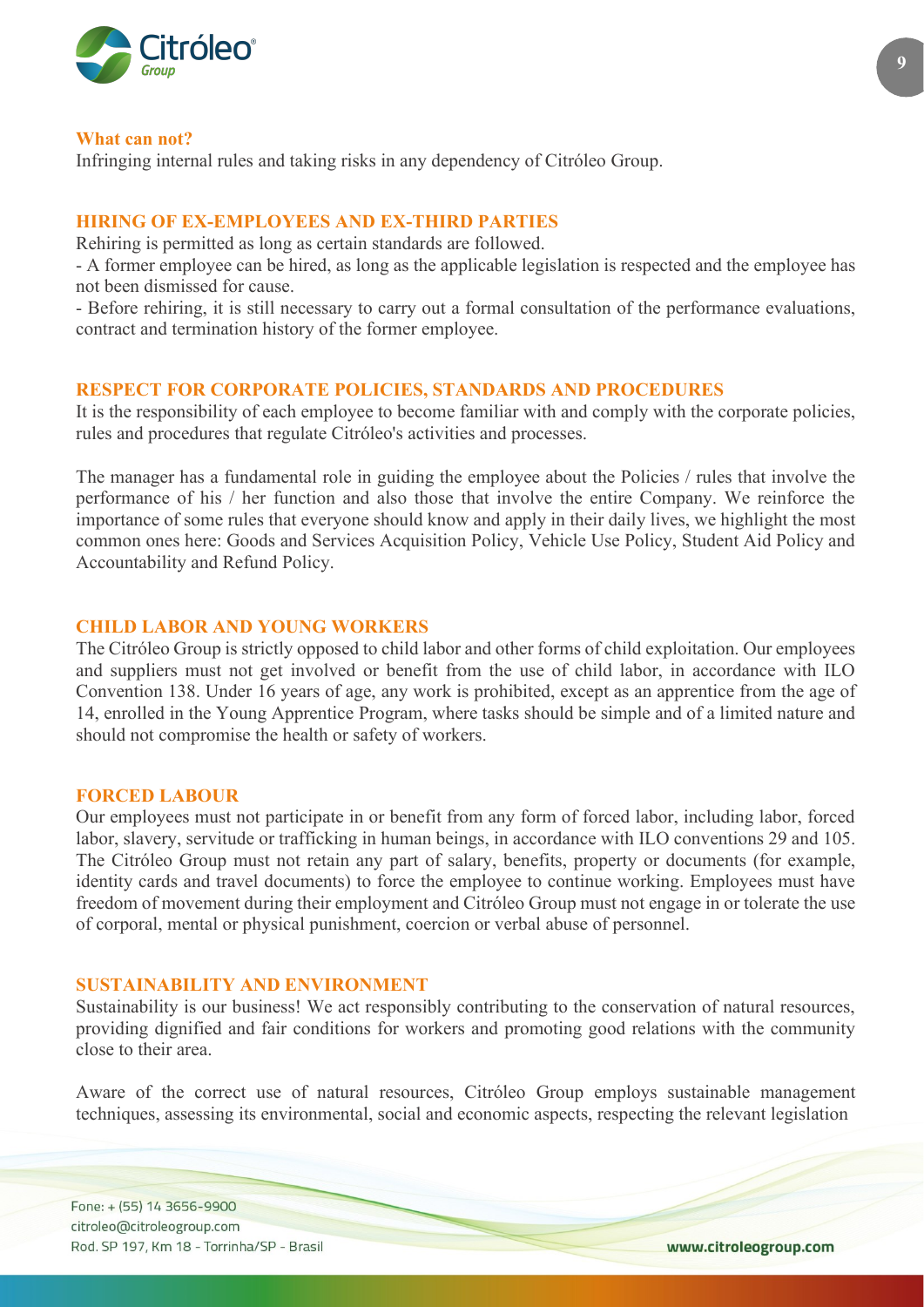

and not complying with illegal logging practices and other forestry activities that violate ethical concepts.

#### <span id="page-9-0"></span>**NO ANIMAL TEST**

We consider ethical and humane treatment of animals to be paramount. Therefore, we do not carry out and do not support animal tests.

#### <span id="page-9-1"></span>**PRIVACY**

In the course of doing business, we collect and store personal information about employees, business partners, suppliers and others, such as dates of birth, addresses and financial and other information. When we collect and process personal information, we must comply with local laws and keep the information confidential.

Personal information should be collected only for legitimate business purposes, shared only with those who are allowed access and used only as long as necessary.

## **USE OF CONFIDENTIAL AND PRIVILEGED INFORMATION**

## <span id="page-9-2"></span>**CONFIDENTIAL INFORMATION IS A VALUABLE PART OF OUR INTELLECTUAL HERITAGE, THEREFORE, WE MUST PROTECT THE CONFIDENTIAL INFORMATION OF OUR COMPANY.**

Intellectual property includes copyrights, patents, trademarks, product and packaging designs, brand names and logos, research and development, inventions and trade secrets.

#### <span id="page-9-3"></span>**INFORMATION SECURITY**

All files and data related to professional activity created, received or stored in our systems, be it e-mail, network or corporate cell phone, are the property of Citróleo Group and constitute commercial and legal assets of the Company, to the extent permitted by law. Confidential information must be stored securely and can never be shared with other stakeholders, investors, partner companies or competitors.

In case of termination of the employee, voluntary or not, all of them must be kept in the company, prevailing the employee's obligation to maintain confidentiality, under penalty of being liable for possible damages to the Company.

#### **What can?**

- You can leave your workplace when necessary, as long as you lock or disconnect your computer or terminal, preventing others from using it instead.

#### **What can not?**

- You cannot install any kind of "pirated" or free software (considered "freeware") on your computer on your own, you must request the Information Technology area to make a check and, if necessary, the installation.

- You may not, under any circumstances, share your credentials, be they login, password or badge. These data are individual and non-transferable and their custody, confidentiality and maintenance are the

Fone: + (55) 14 3656-9900 citroleo@citroleogroup.com Rod. SP 197, Km 18 - Torrinha/SP - Brasil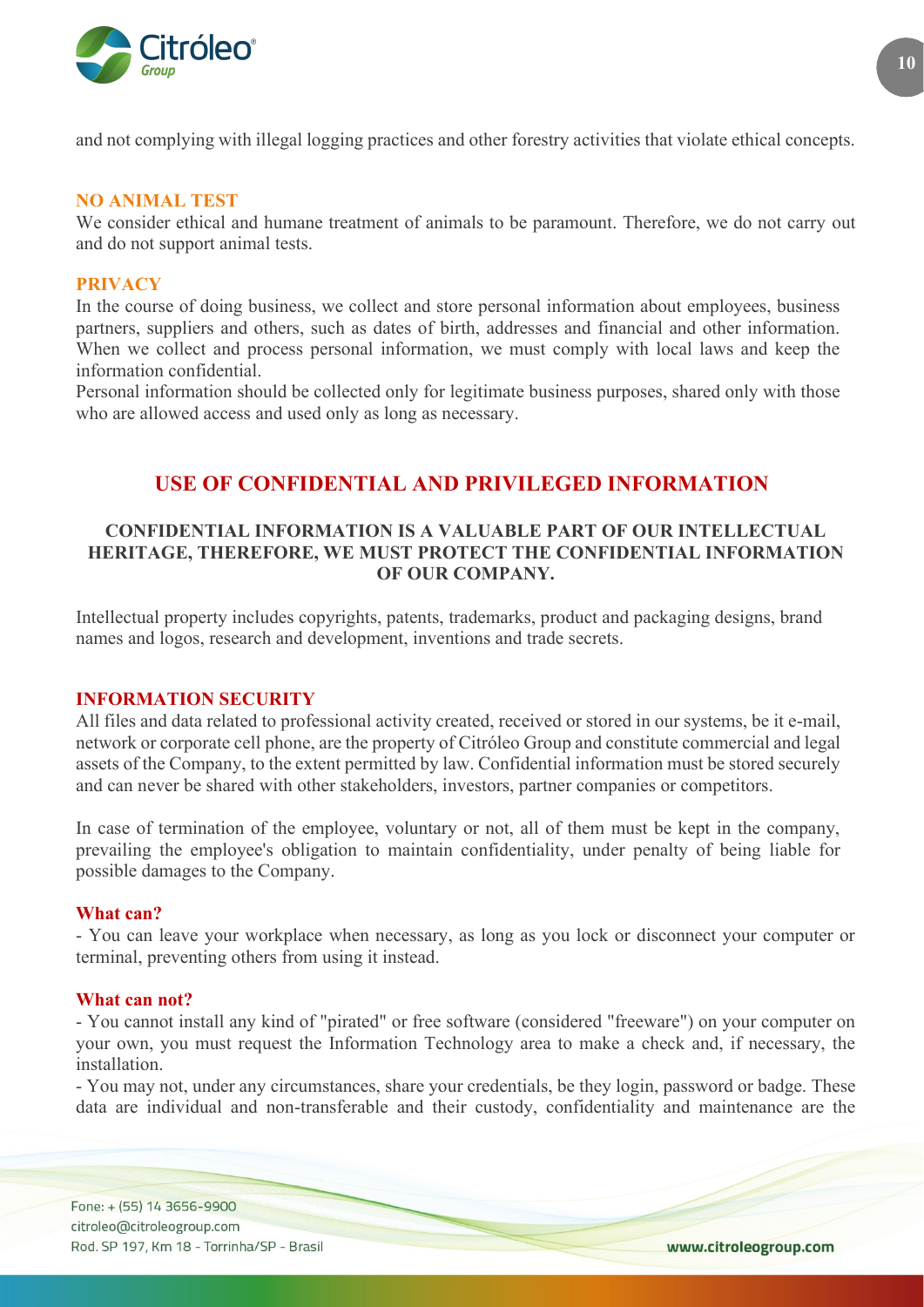

responsibility of the employee, provider or third resident.

#### <span id="page-10-0"></span>**USE OF ELECTRONIC MEANS**

Access to the internet and the telephone, as well as the use of Citróleo's e-mails, software, hardware, equipment and other assets must be related to the exercise of professional activity. As these are corporate means, we can monitor the use made by our employees at any time.

#### **What can?**

- You can use Citróleo's electronic resources and means, such as internet or telephone, for personal purposes, as long as it does not contradict internal rules and guidelines or hinder the progress of your work.

#### **What can not?**

- You may not use our electronic means for games, chain mail, exchange or storage of obscene, pornographic, violent, discriminatory, racist, defamatory content or that disrespects any individual or entity.

#### <span id="page-10-1"></span>**VERACITY OF ADVERTISING INFORMATION**

We are a company totally against any kind of misleading or abusive advertising.

When advertising and publicizing our products, Citróleo Group guarantees the veracity of the information transmitted, whether written, spoken or in the form of images. All employees must check with their manager the use of advertising messages, before posting them on social, digital and institutional media.

## **ANTI-CORRUPTION RULES**

#### <span id="page-10-3"></span><span id="page-10-2"></span>**ANTI-CORRUPTION AND ANTISUBURN LAWS**

The Citróleo Group takes a firm stand against bribery in line with anti-bribery laws that exist in many countries around the world. We strictly prohibit, by our employees or third parties in the conduct of our business, bribes, kickbacks, illegal payments and any other offer of items of value that may, inappropriately, influence or reward a customer to order, buy or use our products.

#### **What can?**

- You must report to our Ombudsman any fraud, bribery, facilitation payments, illicit payments, extortion, corruption or other illegal activities of which you become aware. These activities are not only violations of the Code, but also serious violations of criminal and civil laws in several countries. If you or any other Citróleo Group employee receives an offer or request for a bribe or other improper payment, for you or for third parties, you must immediately inform your manager and the Ombudsman. Complaints will be investigated and the names of the complainants will be kept confidential, within the limits allowed by law.

- You must ensure that all travel, entertainment and gifts comply with our policies, including the requirements set out therein, that all such expenses must be modest, properly recorded and for legitimate

Fone: + (55) 14 3656-9900 citroleo@citroleogroup.com Rod. SP 197, Km 18 - Torrinha/SP - Brasil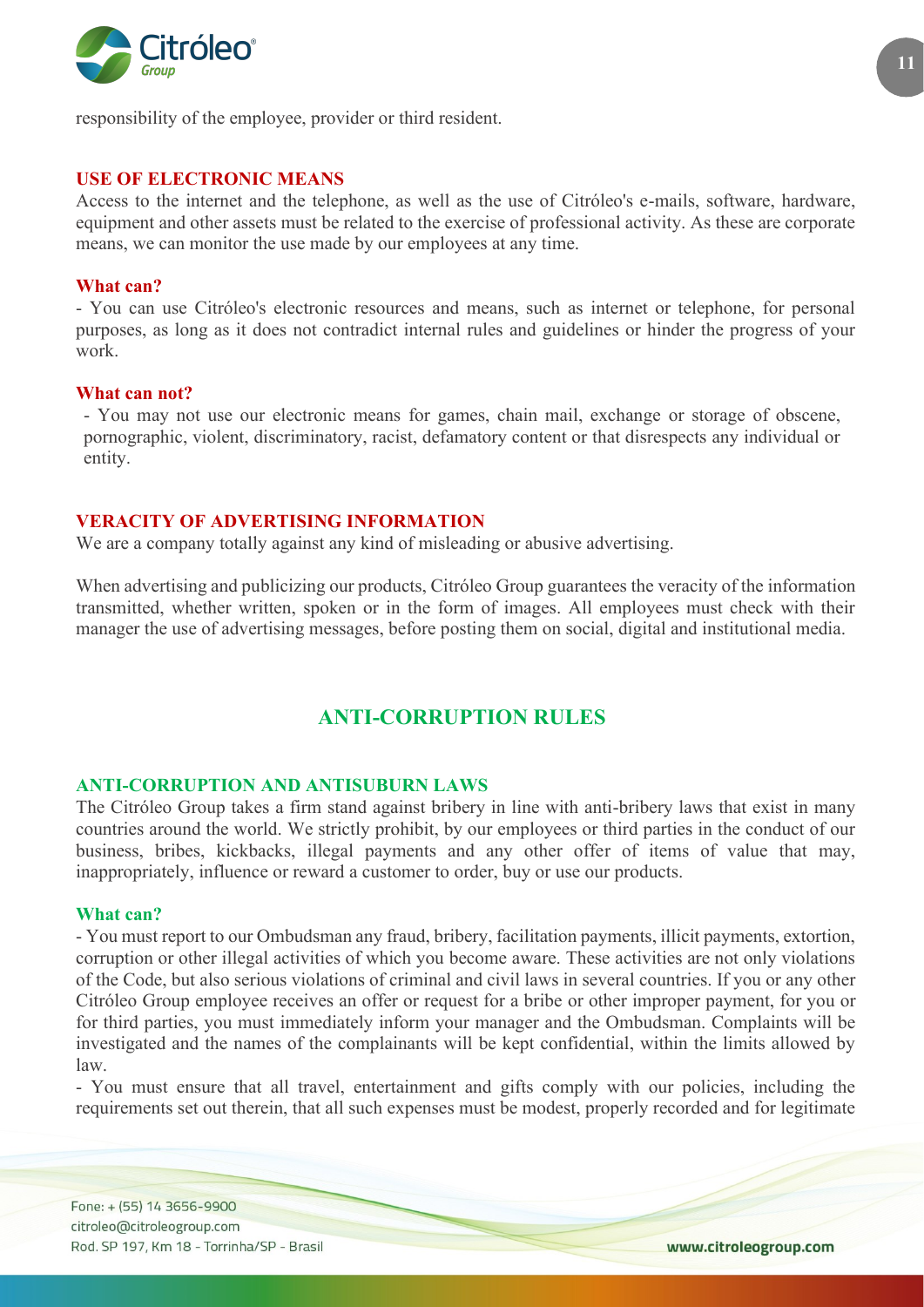

business purposes.

- You must comply with all applicable trade sanctions, embargoes and export and import laws where we do business, including ensuring that Citróleo Group does not do business directly or indirectly with entities that are listed on the relevant embargo lists.

#### **What can not?**

- Employees and third parties acting on behalf of Citróleo Group may not give, offer, promise, accept, ask for or receive a bribe or any other type of illegal payment.

- You cannot, in the exercise of your function, obtain earnings for yourself, for third parties or for Citróleo Group through fraud.

- You may not, in the course of your activity with Citróleo Group, make donations to politicians, political campaigns, political parties or candidates for public office during or outside electoral periods. Such donations may be considered a crime in some countries.

- We do not tolerate unlawful practices by our suppliers or third parties in conducting our business. Our third-party intermediaries cannot offer, give or receive bribes or any other type of illegal payment. You should never accept improper personal benefits for the purpose of winning or maintaining a business or other advantage from third parties, whether in the public or private sector.

- When acting on behalf of Citróleo Group, an employee cannot influence any official public agent through the use of the employee's personal or family relationship to obtain benefit, directly or indirectly, for Citróleo Group or a third party.

#### <span id="page-11-0"></span>**ANTITRUST AND COMPETITION LAWS**

Antitrust and competition laws promote fair competition and protect consumers from unfair business practices. These laws often deal with areas such as illegal agreements between competitors with the aim of preventing or restricting free competition, pricing and unfair commercial practices. We fully comply with all applicable antitrust and competition laws.

We are responsible for dealing fairly with customers, suppliers, competitors and third parties. This means that our employees avoid obtaining unfair advantages through manipulating, covering up or misrepresenting important facts or other unfair practices. For questions about antitrust and competition laws, contact the legal department.

#### <span id="page-11-1"></span>**GLOBAL COMMERCIAL COMPLIANCE: ANTIBOICOT AND COMMERCIAL SANCTION LAWS**

As a global supplier of products, we conduct export transactions every day and must comply with all applicable local, regional and international trade laws, rules and regulations. We also respect trade sanctions and import / export restrictions imposed by governments that are applicable to our activities.

#### <span id="page-11-2"></span>**GIFTS AND OTHER OFFERS**

The exchange of gifts is a common practice in the business world, but we must be cautious when giving or receiving gifts.

#### **What can?**

- You can give gifts on behalf of Citróleo Group at corporate events or on the company's premises, so that

Fone: + (55) 14 3656-9900 citroleo@citroleogroup.com Rod. SP 197, Km 18 - Torrinha/SP - Brasil **12**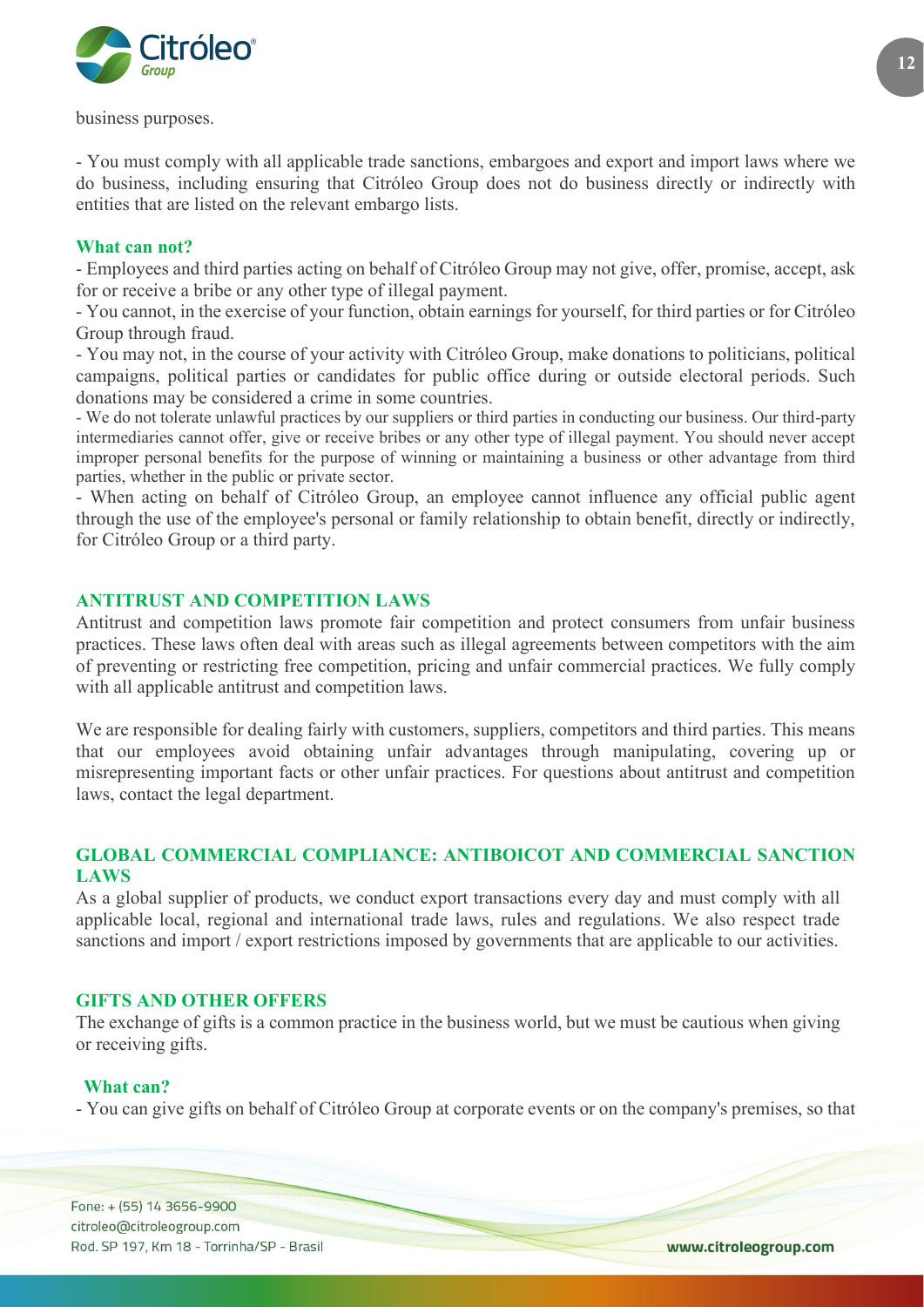

the gift contains the company's visual identity and this act does not appear to influence business decisions.

- You can accept gifts, gifts and other symbolic offers from Citróleo's suppliers and partners.

- You can accept invitations to institutional events, training or others, as long as prior approval is requested from your superior. Travel expenses must be combined and follow the Goods and Services Purchase Policy.

#### **What can not?**

- You cannot give or receive a gift (including cash equivalent gift, such as coupons or gift cards), unless it is compatible with Citróleo's policies and all applicable laws.

## **COMPANY RESPONSIBILITIES**

<span id="page-12-0"></span>The Citróleo Group companies encourages its employees to report any potential illicit practices. We offer channels through which employees can make complaints, and we also have a process by which complaints are investigated and addressed. All complaints raised in good faith about inappropriate conduct by Citróleo Group or by its employees or partners will be investigated in a consistent manner and appropriate measures taken.

The Code of Ethical Conduct will be revised according to the demands for changes, and the Ombudsman and the Ethics Committee are responsible for forwarding suggestions for improvement.

## **EMPLOYEE RESPONSIBILITIES**

<span id="page-12-1"></span>When joining the Citróleo Group , employees must start to respect what is established in our Code of Ethical Conduct, while carrying out their duties and throughout our chain of relationships, responding for their actions and presenting an integral conduct in line with our ethical principles.

Whenever cases of noncompliance with this Code are identified, they must be reported to the Ombudsman in order to receive appropriate treatment. The consequences applied to misconduct can range from disciplinary actions, such as warning, suspension or termination.

The employee is responsible for communicating with his manager and the Ombudsman, whenever he becomes aware of a possible situation of violation of the Code of Ethical Conduct, as well as in situations of conflict as mentioned in this material.

Fone: + (55) 14 3656-9900 citroleo@citroleogroup.com Rod. SP 197, Km 18 - Torrinha/SP - Brasil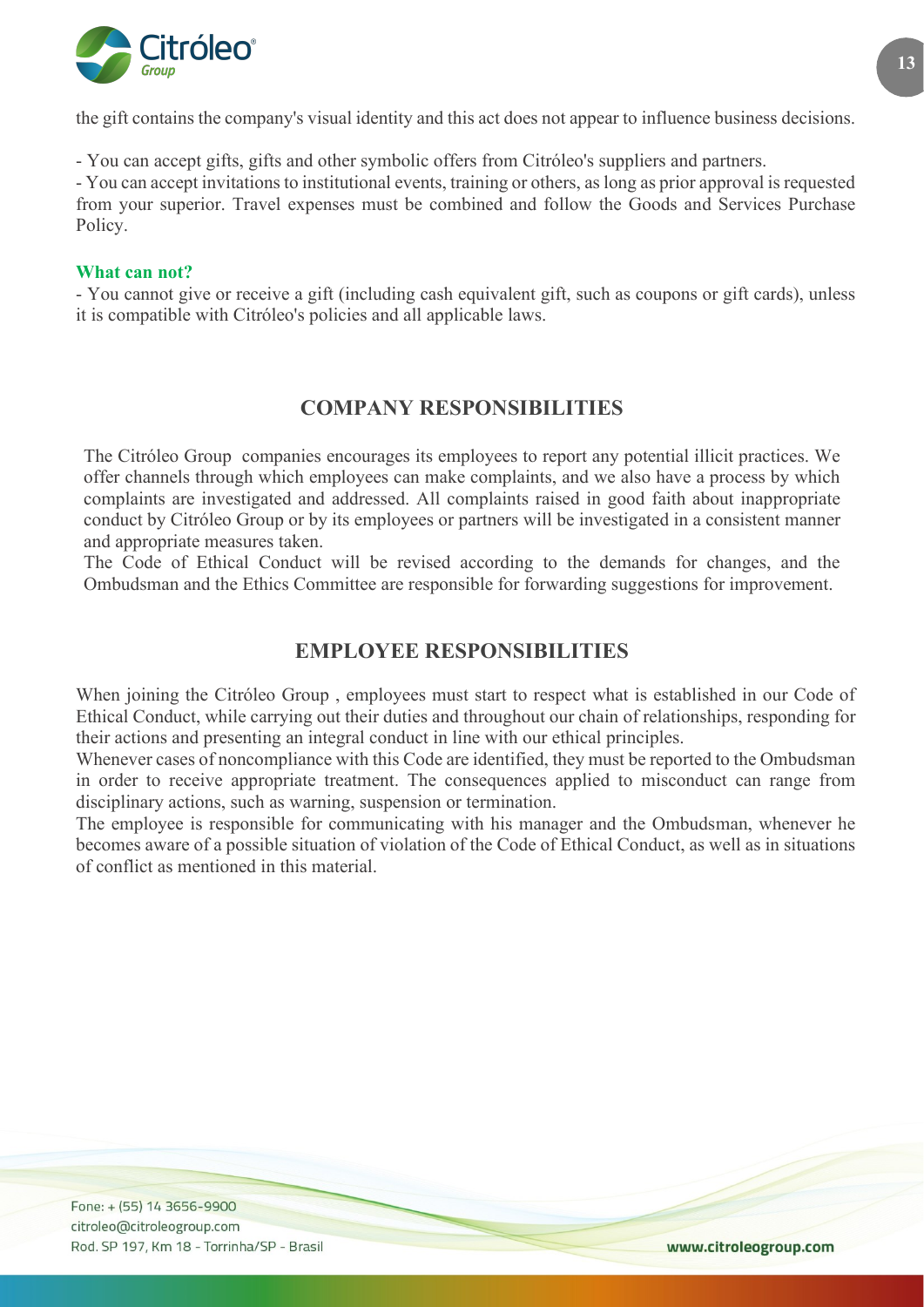

## **DIALOGUE CHANNELS**

## <span id="page-13-0"></span>**WE BELIEVE THAT DIALOGUE CHANNELS ARE THE BEST WAY TO IMPROVE OUR BUSINESS PROCESSES AND RELATIONSHIPS. WE HAVE ELECTED OUR MANAGERS, HUMAN RESOURCE REPRESENTATIVES AND THE OMBUDSMAN AS INTERLOCUTORS THAT WILL HELP US FIND THE RESPONSES TO SOLVE QUESTIONS RELATING TO CONDUCT IN THE CITROLLE GROUP.**

You can count on the Ombudsman, a channel to register and investigate cases of non-compliance with the Citróleo Group's Code of Ethical Conduct. The Ombudsman ensures security, confidentiality and preservation of the demonstrator's identity, within the limit allowed by applicable law. It is possible not to identify yourself (anonymous manifestation). In this case, we ask that you inform the greatest number of facts about the case so that it can be forwarded. Every received demonstration is treated with confidentiality and the protesters will be protected against reprisals, within the limit allowed by the applicable legislation.

**OMBUDSMAN CHANNELS:**

**Site:** <http://citroleogroup.com/site2017/ouvidoria/> **Email**: [ouvidoria@citroleogroup.com](mailto:ouvidoria@citroleogroup.com) **Phone:** +55 (14) 3656-9900 **Adress**: Rod. SP 197, km 18 Torrinha / SP – Brazil, CEP 17360-000

Fone: + (55) 14 3656-9900 citroleo@citroleogroup.com Rod. SP 197, Km 18 - Torrinha/SP - Brasil

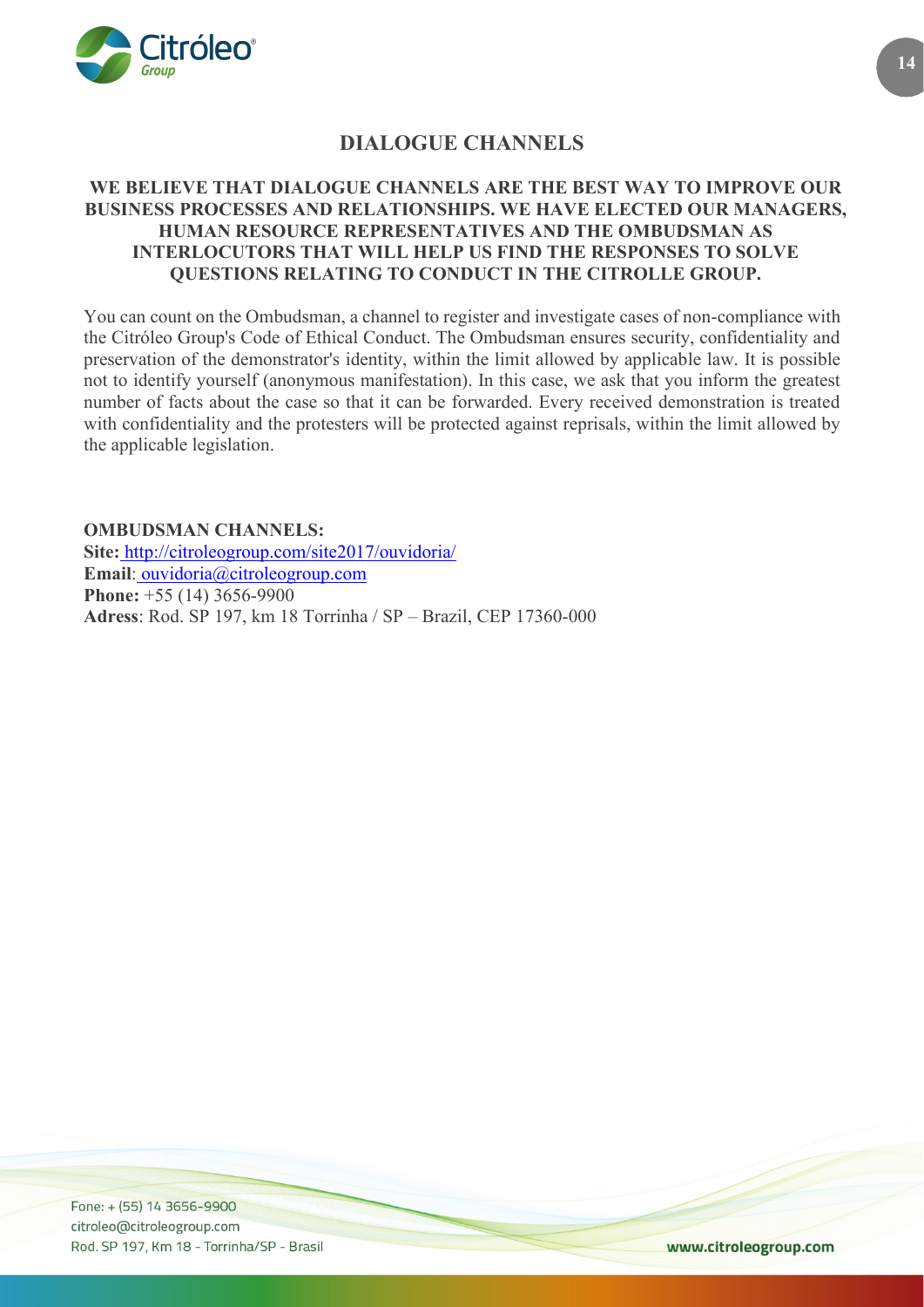

## **ETHICS COMMITTEE**

## <span id="page-14-0"></span>- THE ETHICS COMMITTEE IS FORMED BY:

- Director of Operations

- President
- Ombudsman

#### IT HAS AS ASSIGNMENTS:

- Ensure compliance with the Citróleo Group's Code of Ethical Conduct and clarify doubts regarding its content;

- Analyze and deliberate on deviations in conduct and conflicts of an ethical nature in relation to the established guidelines;

- Stimulate the adequacy of practices, policies and procedures to the Citróleo Group's Code of Ethical Conduct;

- Guarantee the privacy and protection of topics and people involved in ethical issues;

- Approve and guarantee the relevance of the Citróleo Group's Code of Ethical Conduct, proposing the improvement of the document.